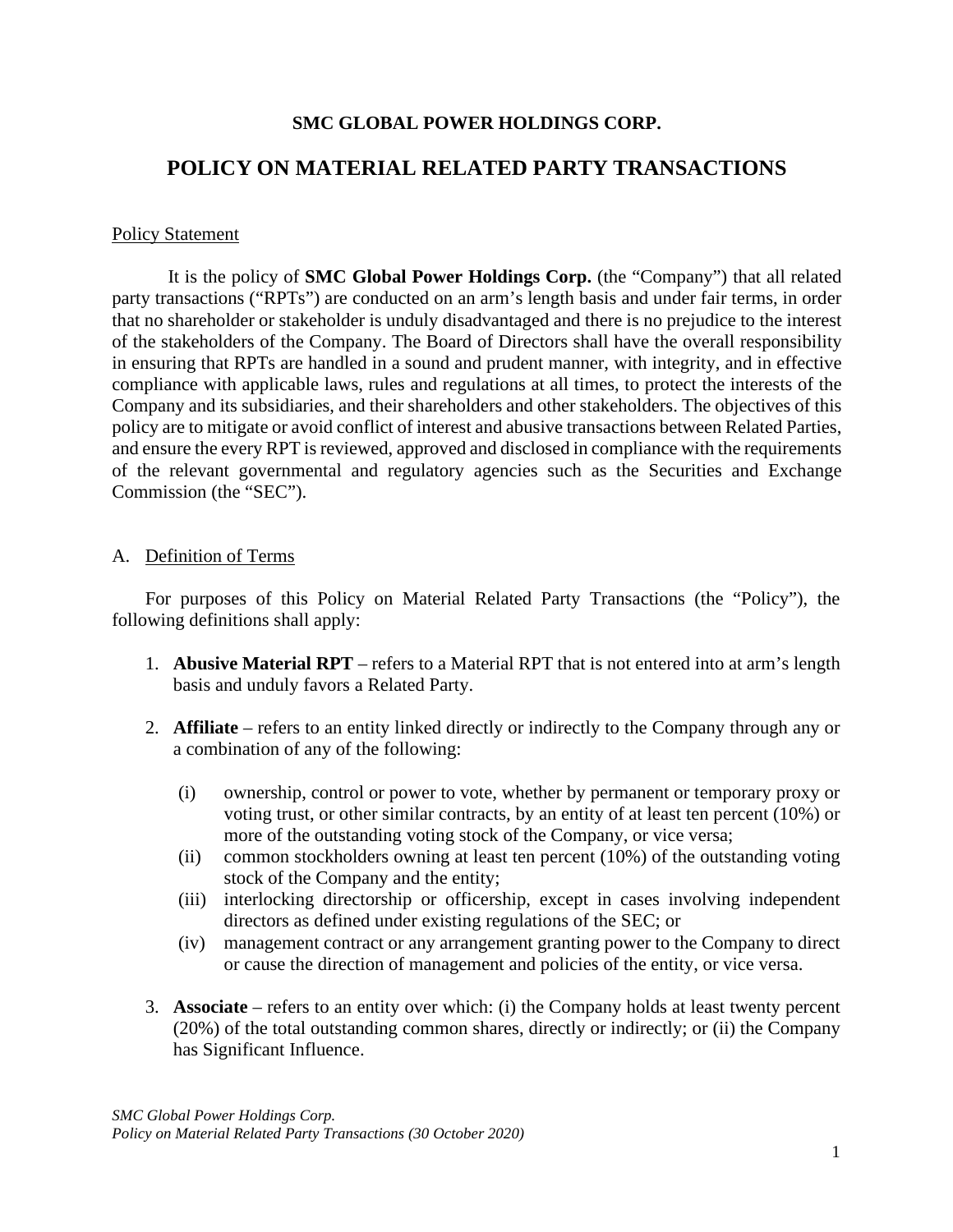- 4. **Control** A person or an entity is deemed to "control" the Company in the event such person or entity, taking into account financial standards, laws, and rules and regulations, has all of the following:
	- (i) power to govern the financial and operating policies of the Company so as to obtain benefits from its activities;
	- (ii) exposure or rights to variable returns from its involvement with the Company; and
	- (iii) the ability to use its power over the Company to affect the amount of the Company's returns.
- 5. **External Independent Party** refers to a person or entity, which may include, but is not limited to, an auditing or accounting firm, a third party consultant or an appraiser, who is appointed by the Board of Directors of the Company to independently evaluate the fairness of the terms of the material RPTs.
- 6. **Material RPTs**  refers to RPTs listed in Part B.
- 7. **Related Party/ies** covers:
	- (i) the Company's directors, officers, Substantial Shareholders and their spouses and relatives within the fourth civil degree of consanguinity or affinity, legitimate or common-law, either by marriage or domestic partnership, if these persons have control, joint control or Significant Influence over the Company; and
	- (ii) the Company's parent, Subsidiary, fellow subsidiary, Associate, Affiliate, joint venture or an entity that is controlled, jointly controlled or significantly influenced or managed by a person who is a Related Party.
- 8. **Related Party Registry** refers to a record of the organizational and structural composition, including any change thereon, of the Company and its Related Parties, including any change thereon, maintained by the Chief Finance Officer.
- 9. **Related Party Transactions** or **RPTs** refers to a transfer of resources, services or obligations between the Company and a Related Party, regardless of whether a price is charged. It should be interpreted broadly to include not only transactions that are entered into with Related Parties, but also outstanding transactions that are entered into with an unrelated party that subsequently becomes a Related Party.
- 10. **Senior Management** refers to the Chairman of the Board and Chief Finance Officer, the President and Chief Operating Officer, the General Manager, the Chief Finance Officer, the Comptroller, and the Corporate Secretary and Compliance Officer.
- 11. **Significant Influence** refers to the power to participate in, and effect, decisions relating to financial and operating policies of the Company, which may be gained by share ownership, by law, or agreement, but has no Control over those policies.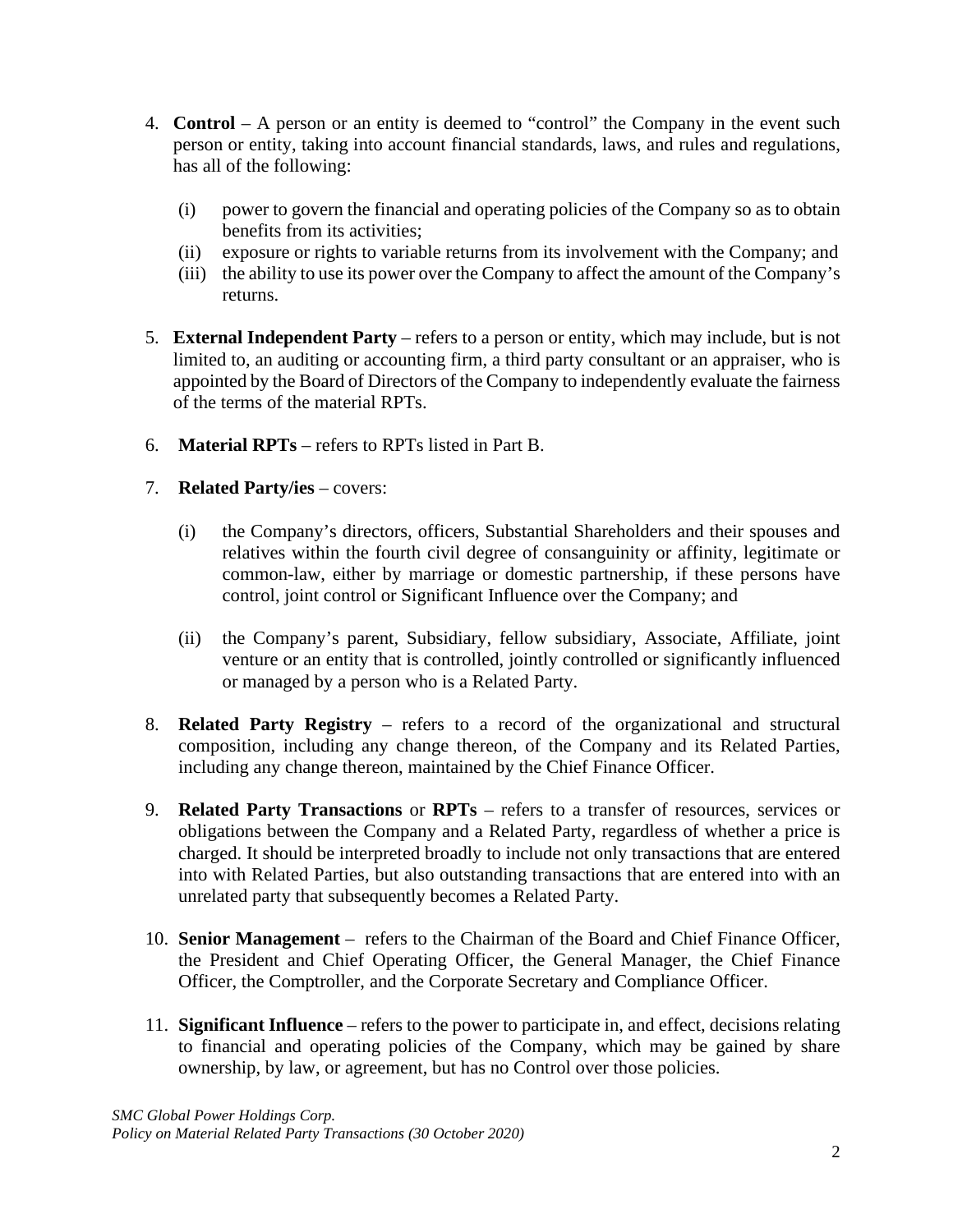- 12. **Subsidiary** refers to an entity over which the Company holds more than fifty percent (50%) of such entity's total outstanding common shares.
- 13. **Substantial Shareholder** refers to any person who is directly or indirectly the beneficial owner of more than ten percent (10%) of any class of the Company's equity security.

### B. Coverage and Materiality Threshold

The following RPTs are considered **Material RPTs** covered by this Policy:

- 1. RPTs either individually, or in aggregate over a twelve (12) month period from the first transaction, with the same Related Party, amounting to at least ten percent (10%) of the Company's total consolidated assets based on its latest audited financial statements;
- 2. outstanding transactions amounting to at least ten percent (10%) of the total consolidated assets of the Company that were entered into with an unrelated party that subsequently becomes a Related Party in the event of any alterations to the terms and conditions or an increase in the exposure level pertaining to such transactions after the non-related counterparty becomes a Related Party;
- 3. write-off of material exposures to Related Parties amounting to at least ten percent (10%) of the Company's total consolidated assets based on its latest audited financial statements; and
- 4. a renewal of, or a material change in, the terms and conditions of a Material RPT previously approved in accordance with Parts F or G of this Policy, which material change includes, but is not limited to, a change in the price, interest rate, maturity date, payment terms, commissions, fees, tenor and collateral requirement of such Material RPT.

An RPT, if qualifying as a Material RPT pursuant to this Part B, shall be subject to the review by the Related Party Transaction Committee (the "RPT Committee") and endorsement approval by the Board of Directors.

Any RPT not considered material as expressly provided herein shall not be covered by this Policy and therefore, shall not be subject to review by the RPT Committee and endorsement approval by the Board of Directors.

### C. Overarching Policy and Guidelines to Ensure Arm's Length Terms

In line with the Company's overarching policy to manage Material RPTs in such a manner to ensure effective compliance with existing laws, rules and regulations, all RPTs shall be entered into on an arm's length basis and thus, accounted for at market prices normally charged to unaffiliated customers or parties for equivalent or similar goods or services.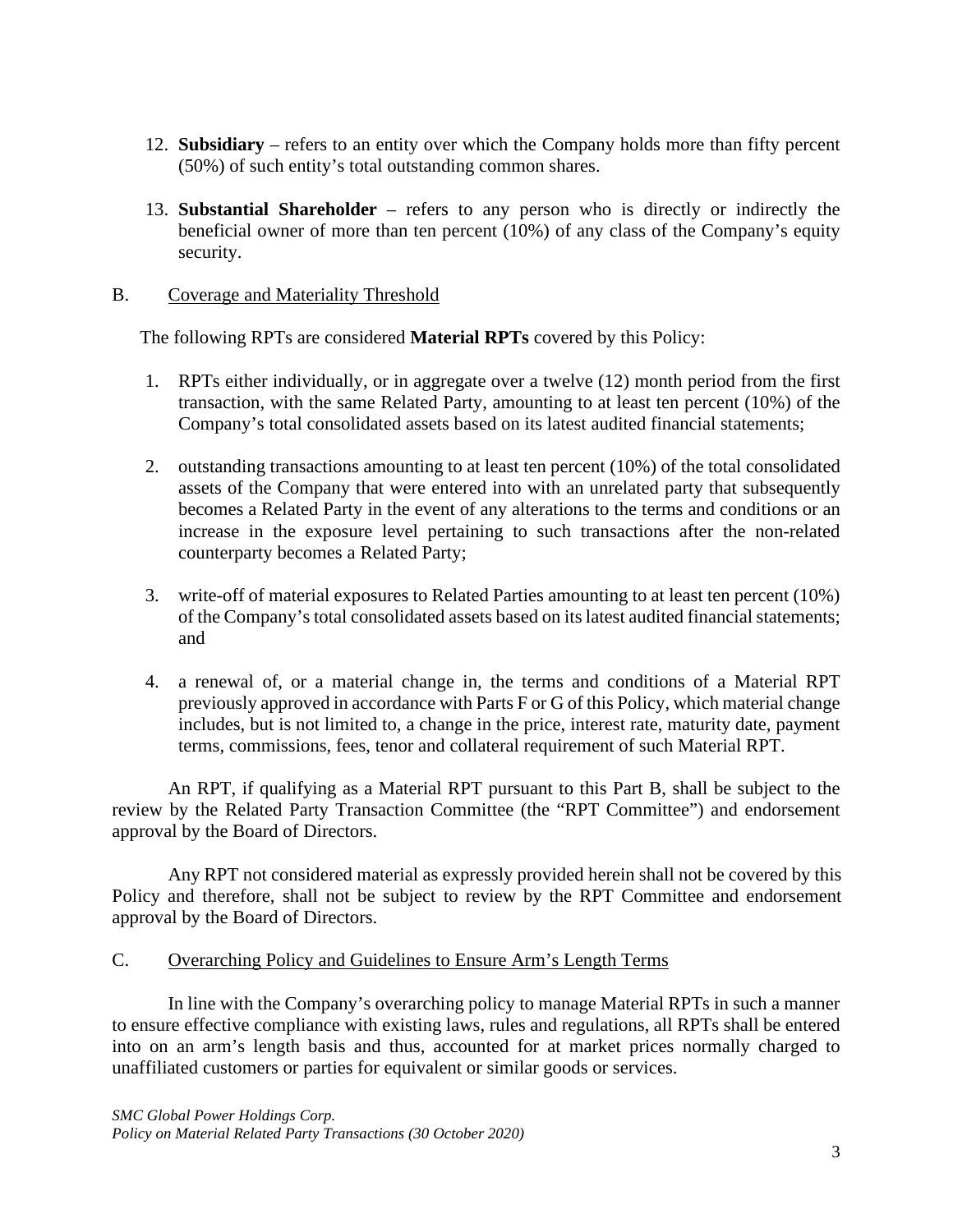In the review of Material RPTs as set out in Part B of this Policy, the RPT Committee and the Board of Directors shall consider the following factors to ensure that no preferential treatment shall be given to Related Parties that are not extended to non-related parties under similar circumstances:

- 1. the terms of the transaction, including the proposed aggregate value of the transaction, *i.e.*, whether the terms of the transaction are no less favorable than those generally available to non-related parties under the same or similar circumstances;
- 2. the Related Party's relationship to the Company and the extent of the Related Party's interest in the transaction, *i.e.,* whether the transaction would present an improper conflict of interest or special risks or contingencies for the Company or any of its Subsidiaries or Affiliates, or the counterpart Related Party, taking into account the size of the transaction and the overall financial position of the counterpart Related Party;
- 3. the purpose and timing of the transaction; and
- 4. any material information or other factors the RPT Committee deems relevant, including. but not limited to: (a) the benefits to the Company of the proposed RPT; and (b) the availability of other sources of comparable products or service.

### D. Establishment of Effective Audit, Risk and Compliance System

Further to the duty of the Board of Directors under the Company's Manual on Corporate Governance to formulate and implement policies and procedures that would ensure the integrity and transparency of RPTs, the Board of Directors shall establish an effective audit, risk and compliance system to:

- 1. determine, identify and monitor Related Parties and Material RPTs;
- 2. continuously review and evaluate existing relationships between and among businesses and counterparties; and
- 3. identify, measure, monitor and control risks arising from Material RPTs.

The overarching policy and the system described in Parts C and D, respectively, shall be subject to periodic assessment by the Internal Audit Group and the Compliance Officer of the Company in accordance with Part H below.

## E. Identification of Conflicts of Interest

In this regard, in order to identify, prevent or manage potential or actual conflicts of interest, every director and employee, including, officers and managers, shall declare in writing his business interests to the Company and their relatives within the fourth civil degree of consanguinity or affinity, and in such frequency as the Company may prescribe.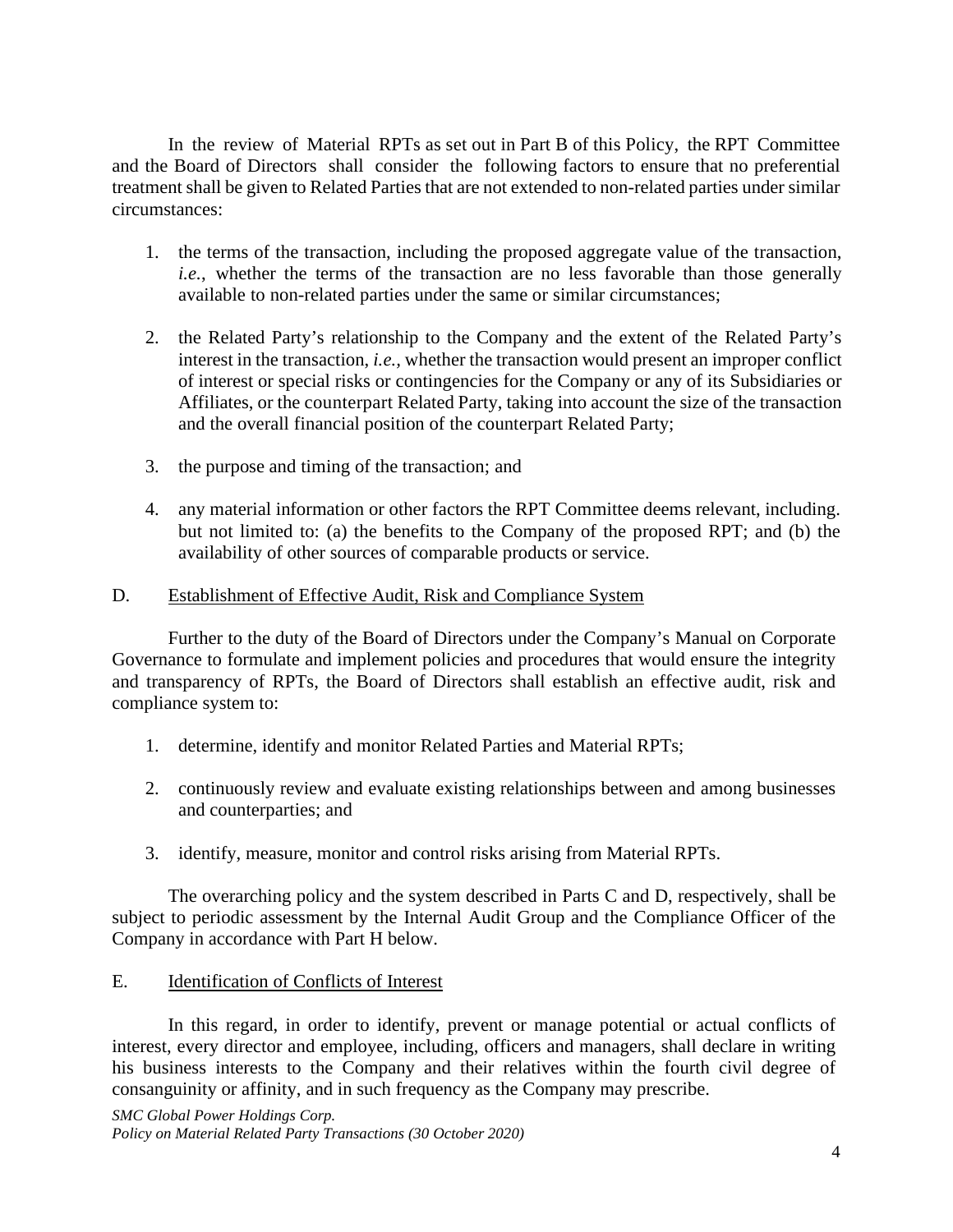Directors are also required to notify the Company's Board of Directors before accepting a directorship in another company. Any change in their interests should be promptly disclosed to the Board of Directors through the Company's Compliance Officer.

### F. Review Process of the Material RPT

- 1. Senior Management shall implement appropriate controls to effectively manage and monitor Material RPTs on a per transaction and aggregate basis. Exposures to Related Parties shall also be monitored on an ongoing basis to ensure compliance with this Policy and applicable regulations.
- 2. The Company's Senior Management and/or the Board of Directors shall maintain a Related Party Registry and, on a quarterly basis, shall review all identified Related Parties with whom the Company has any outstanding transactions and update the Related Party Registry to capture organizational and structural changes in the Company and its Related Parties.
- 3. The Company's Chief Finance Officer (or any other officer as the Company's Senior Management may designate) shall ensure that the financial officers or controllers of the group or business units and employees who are responsible for identification and monitoring of existing and potential Material RPTs report such transactions to him prior to execution, to the extent reasonably practicable, in order for these Material RPTs to be subject to the review and approval process set out in this Policy.
- 4. Prior to the execution of the Material RPT, an External Independent Party shall evaluate the fairness of the terms of such Material RPT. The independent evaluation by the External Independent Party of the fairness of the transparent price is aimed to ensure the protection of the rights of the shareholders and other stakeholders of the Company.
- 5. In the case of RPTs which meets the materiality threshold in terms of the transaction value within a period of twelve (12) month period from the first transaction, the evaluation by the External Independent Party shall be made at the time it becomes known that such series of transactions will meet the materiality threshold, whether or not the same has already been performed.

### Further –

- (a) if the contract is not yet executed, the process for review of the Material RPT shall be commenced in the manner indicated in Part F; or
- (b) if the contract is already executed and partially performed, the evaluation by the External Independent Party shall commence at the earliest practicable date following the determination by Senior Management that the transaction has become a Material RPT, and the endorsement and approval by the RPT Committee and the approval by the Board of Directors, respectively, shall be by way of ratification.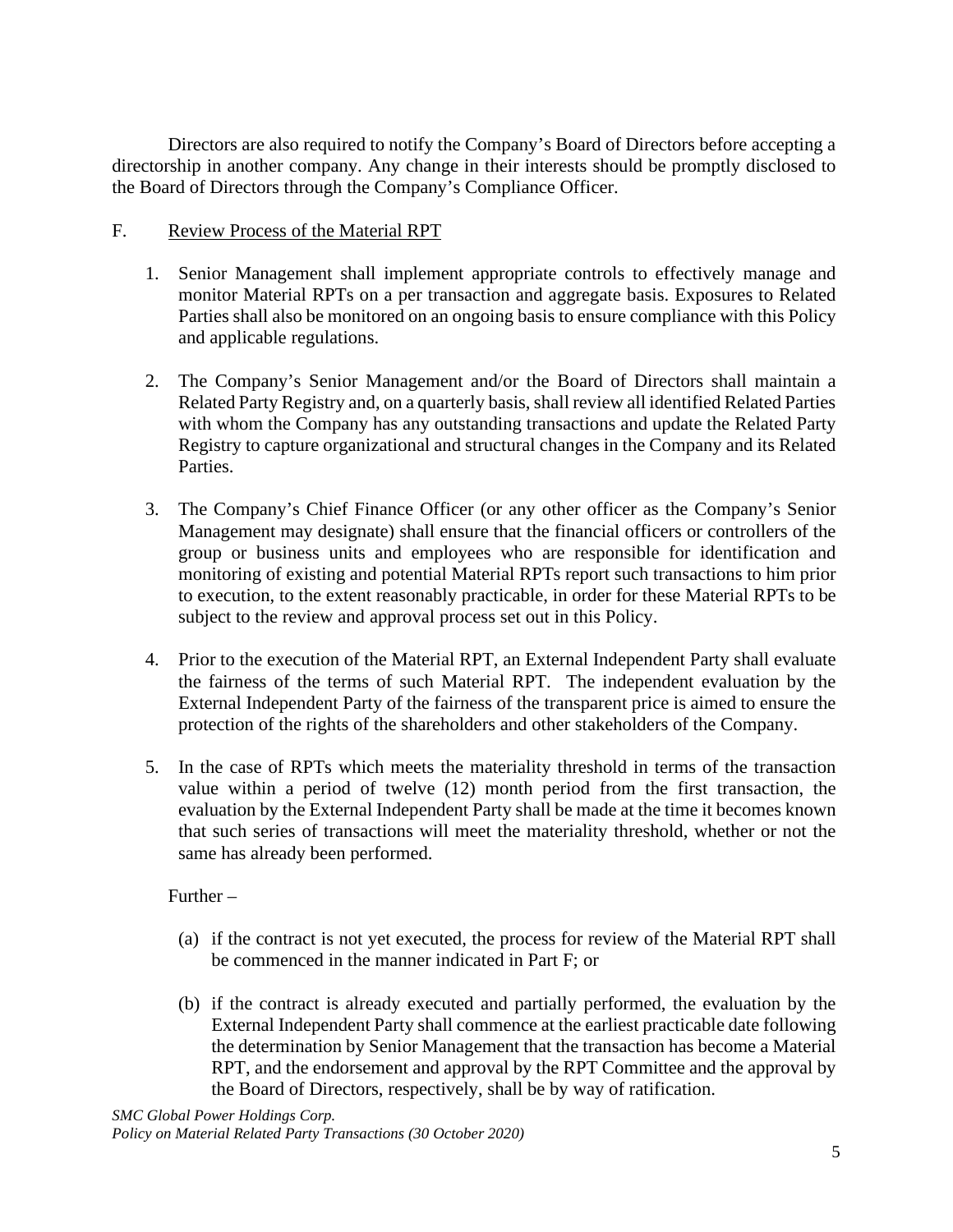- 6. Senior Management shall implement measures to identify potential Material RPTs, which if identified, shall be referred to an External Independent Party for evaluation. Upon favorable recommendation of the External Independent Party, the Material RPT shall be presented the same to the RPT Committee for review and endorsement to the Board of Directors.
- 7. The RPT Committee shall review all Material RPTs in accordance with the principles of transparency, integrity and fairness, to ensure that they are at arm's length, the terms are fair, and they will inure to the best interest of the Company and its Subsidiaries or Affiliates and their shareholders, including minority shareholders.

If a Material RPT passes the review of the RPT Committee, it shall be endorsed by the RPT Committee to the Board of Directors for final approval.

- 8. Any officer, member of the RPT Committee and/or member of the Board of Directors who has an interest in the RPT under review shall fully and timely disclose any and all material facts, including his direct and indirect financial and other interests in the Material RPT, and abstain from the discussion, approval and management of such transaction or matter affecting the Company. Such disclosure shall be made at the board meeting during which the Material RPT will be presented for approval and before the completion of execution of the Material RPT. In case s/he refuses to abstain, his/her attendance shall not be counted for purposes of assessing the quorum and his/her votes shall not be counted for purposes of determining the required approval.
- 9. All individual material RPTs shall be approved by at least two-thirds (2/3) vote of the Board of Directors, with at least a majority of the independent directors voting to approve the Material RPT.
- 10. For aggregate RPTs within a twelve (12)-month period that breaches the materiality threshold of ten percent (10%) of the Company's total consolidated assets, the same board approval would be required for the transactions that meet and exceed the materiality threshold covering the same Related Party.
- 11. In addition to the appointment of an External Independent Party, the following measures may be availed of by the Company to ensure that Material RPTs are entered into at terms that promote the best interest of the Company and its shareholders:
	- (a) acquiring the services of an external expert;
	- (b) opening the transaction to a bidding process;
	- (c) publication of available property for sale, if applicable; or
	- (d) such other effective price discovery mechanism.
- G. Shareholder Approval

*SMC Global Power Holdings Corp. Policy on Material Related Party Transactions (30 October 2020)* The Company, through the Board of Directors, shall ensure that the rights of minority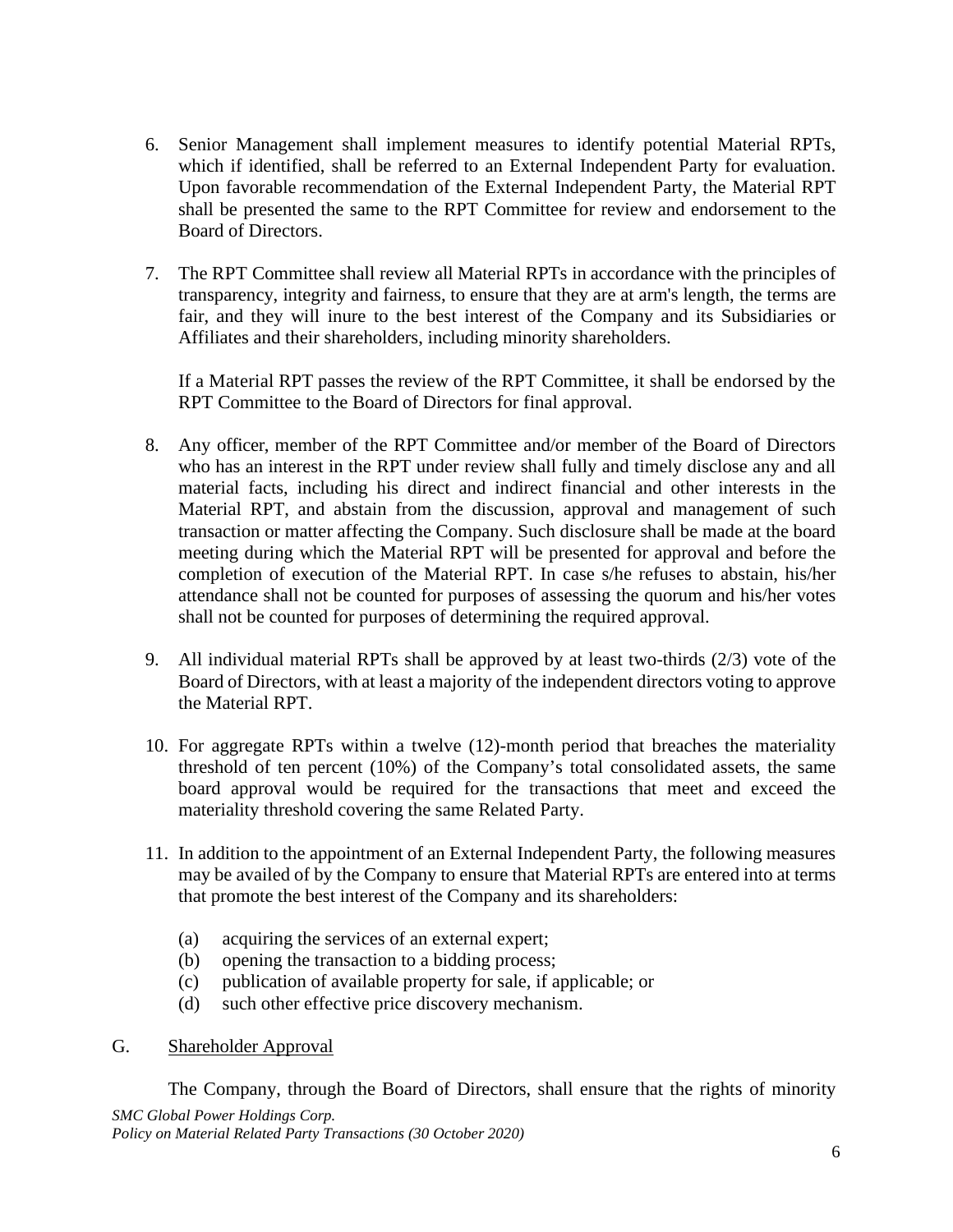shareholders are protected at all times, especially from abusive actions by, or in the interest of controlling shareholders. Accordingly, the policies and processes of the Company cater to the best interest of all its shareholders, including minority shareholders, and other stakeholders.

As such, in case that majority of the independent directors' vote is not secured as provided in Part F, Item 9 of this Policy, the Material RPT may be ratified by the vote of the stockholders representing at least two-thirds (2/3) of the outstanding capital stock.

All other RPTs determined by the RPT Committee that require shareholders' approval in accordance with law and rules and regulations, will also be submitted to the shareholders, including minority shareholders, for approval. The Company encourages disinterested shareholders to decide on the matter.

Non-compliance with any of the provisions of this Policy shall result in the nullification or revocation of the agreement or contract pertaining to the Material RPT. Any director, officer, or employee of the Company who fails to comply shall be subject to the appropriate procedures and penalties under the Company's Manual on Corporate Governance, Code of Ethics, other Company policies, rules and regulations, and relevant laws, rules and regulations, as applicable.

### H. Self-Assessment and Periodic Review of the Policy

The Internal Audit Group of the Company shall conduct a periodic review of the effectiveness of the Company's system and internal controls governing Material RPTs to assess consistency with this Policy and other approved policies and procedures. The resulting audit reports, including exceptions or breaches in limits, shall be communicated directly to the Audit and Risk Oversight Committee.

The Company's Compliance Officer shall ensure that the Company complies with relevant rules and regulations and is informed of regulatory developments in areas affecting related parties. The Compliance Officer shall aid in the review of the Company's transactions and identify any potential Material RPT that would require review by the Board of Directors. The Compliance Officer shall ensure that this Policy is properly implemented throughout the Company.

This Policy shall be updated regularly for their sound implementation, as well as to conform to the requirements of applicable law, rules and regulations. This Policy and the system and procedures provided herein shall be made available for review pursuant to applicable regulations. Any changes shall be approved by majority of the Board of Directors.

### I. Remedies for Abusive Material RPTs; Whistleblowing Mechanism

The Company's officers, employees, shareholders and other stakeholders are encouraged to communicate, confidentially and without the risk of reprisal, legitimate concerns about illegal, unethical or questionable Material RPTs in accordance with the Company's Whistle-Blowing Policy set out in the Company's website. Such Whistle-Blowing Policy provides guidance on how legitimate material concerns should be reported, investigated and addressed.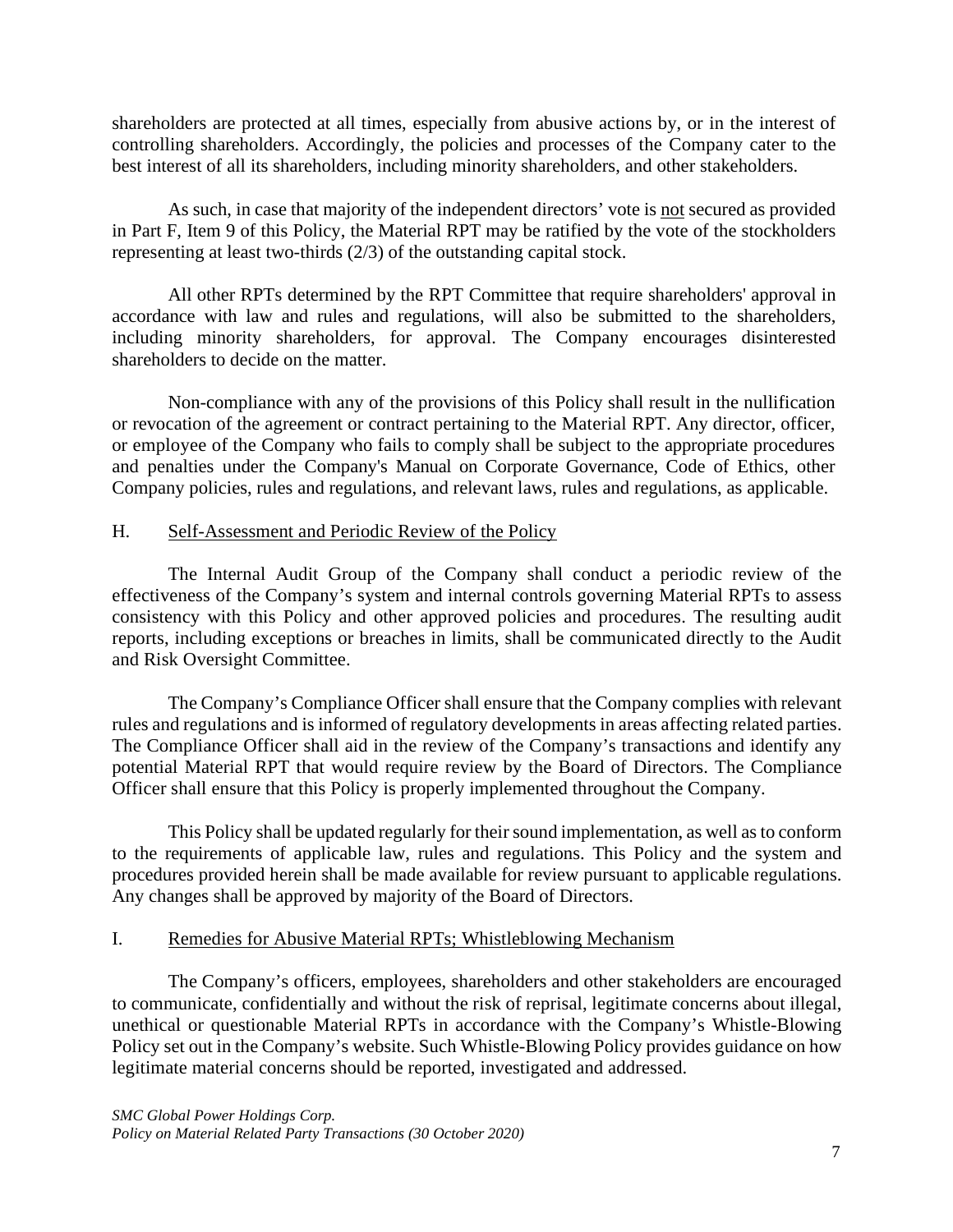The Board of Directors shall ensure that Senior Management addresses legitimate issues on Material RPTs that are raised, and shall take responsibility for ensuring that stakeholders who raise concerns are protected from detrimental treatment or reprisals.

The Compliance Officer shall report to the RPT Committee all violations of this Policy and sanctions imposed in accordance with Company Rules and Regulations, Code of Ethics and other applicable policies of the Company.

The RPT Committee shall have the authority to recommend to the Board of Directors for appropriate action, the invalidation of the transaction, including measures that would cut losses and allow recover of losses or opportunity costs incurred by the Company arising out of or in connection with Abusive Material RPTs, and other penalties that may be imposed on interested directors, officers and employees who have been remiss in their duties in handling Material RPTs in accordance with this Policy, other Company policies and other applicable laws, rules and regulations.

An interested director or officer of the Company shall be disqualified from being a director, trustee, or officer of any other corporation on the basis of a final judgment rendered by a court of competent jurisdiction against the interested director or officer for Abusive Material RPTs. The disqualification shall be for a period of at least one (1) year or more, as may be determined by the SEC. This shall be without prejudice to any other administrative penalties that may be imposed by the Commission and/or civil or criminal penalties, as may be provided by the Revised Corporation Code, Securities Regulation Code and other related laws.

## J. Disclosure of Related Party Transactions

RPTs are disclosed in the Company's financial statements, annual reports, and other applicable filings pursuant to the relevant rules and issuances of the SEC, Philippine Stock Exchange and other relevant regulatory bodies. With regard to Material RPTs, the Company shall additionally submit the following to the SEC:

- 1. The Advisement Report which shall be made as follows:
	- (a) For individual contracts covering Material RPTs, the Advisement Report (in the form prescribed by the SEC) shall be filed within three (3) calendar days from the execution date of the contract or agreement covering the Material RPT.
	- (b) For one or more contracts covering multiple transactions with the same Related Party *that the Company reasonably expects will reach the materiality threshold* within a period of twelve (12) months from the first transaction, the Advisement Report shall be filed within three (3) calendar days from the execution date of the main contract, or the contract covering the first transaction, as the case may be.
	- (c) For one or more contracts covering multiple transactions with the same Related Party within a period of twelve (12) months from the first transaction, not falling under Part J, Item 1(b) above, the Advisement Report shall be filed within three (3)